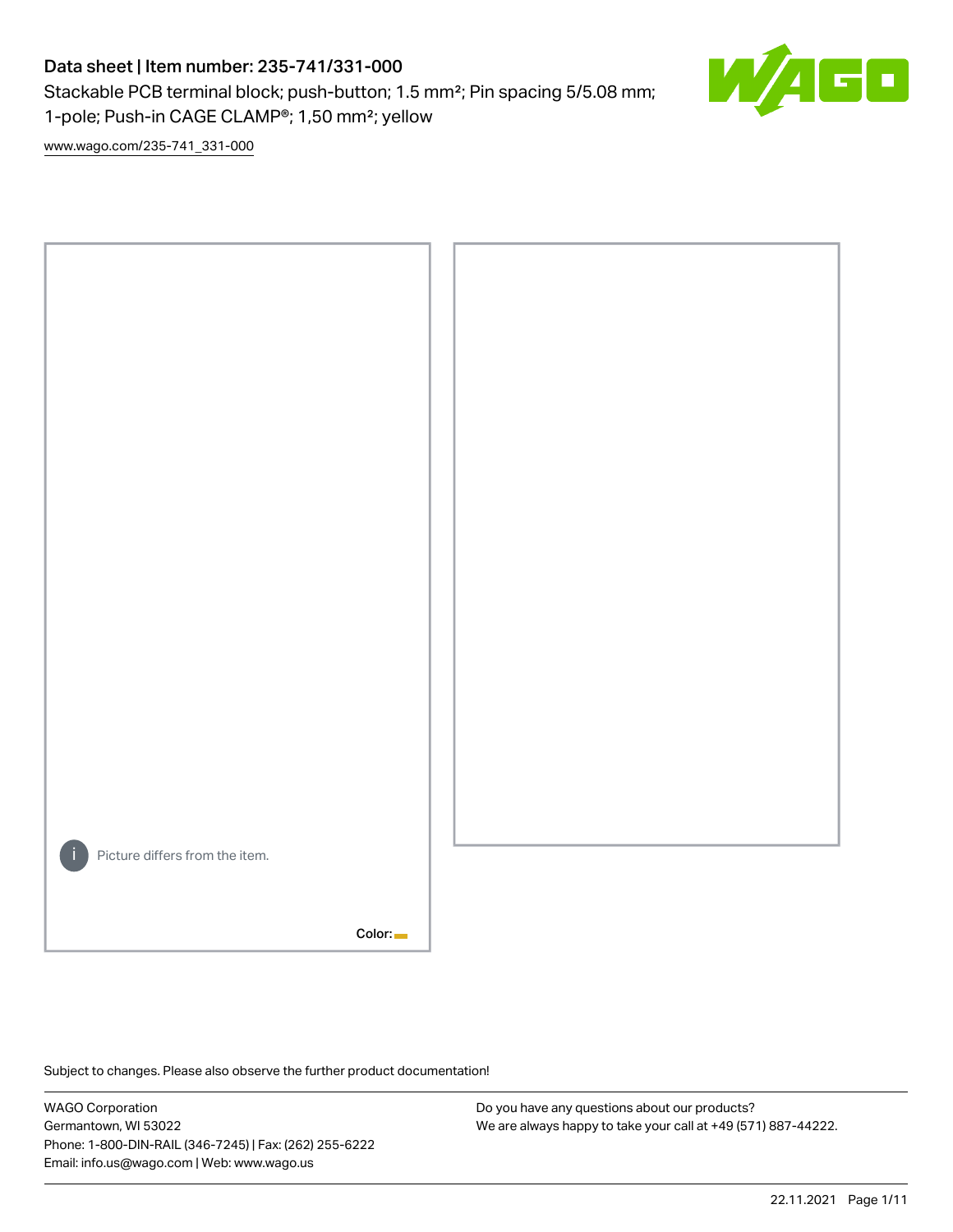



### Item description

- $\blacksquare$ Modular PCB terminal blocks with push-buttons for custom terminal strip assemblies
- $\blacksquare$ Push-in termination of solid and ferruled conductors
- $\blacksquare$ Convenient termination/removal of fine-stranded conductors via push-buttons
- $\blacksquare$ Set to metric or inch pin spacing by compressing terminal strips or pulling them apart

# Data

# Notes

| Variants: | Other colors                                                     |
|-----------|------------------------------------------------------------------|
|           | Other versions (or variants) can be requested from WAGO Sales or |
|           | configured at https://configurator.wago.com/                     |

## Electrical data

#### IEC Approvals

| Ratings per                 | IEC/EN 60664-1                                                       |
|-----------------------------|----------------------------------------------------------------------|
| Rated voltage (III / 3)     | 250 V                                                                |
| Rated surge voltage (III/3) | 4 <sub>kV</sub>                                                      |
| Rated voltage (III/2)       | 320 V                                                                |
| Rated surge voltage (III/2) | 4 <sub>k</sub> V                                                     |
| Nominal voltage (II/2)      | 630 V                                                                |
| Rated surge voltage (II/2)  | 4 <sub>k</sub> V                                                     |
| Rated current               | 17.5A                                                                |
| Legend (ratings)            | (III / 2) $\triangleq$ Overvoltage category III / Pollution degree 2 |

Subject to changes. Please also observe the further product documentation!

| <b>WAGO Corporation</b>                                | Do you have any questions about our products?                 |
|--------------------------------------------------------|---------------------------------------------------------------|
| Germantown, WI 53022                                   | We are always happy to take your call at +49 (571) 887-44222. |
| Phone: 1-800-DIN-RAIL (346-7245)   Fax: (262) 255-6222 |                                                               |
| Email: info.us@wago.com   Web: www.wago.us             |                                                               |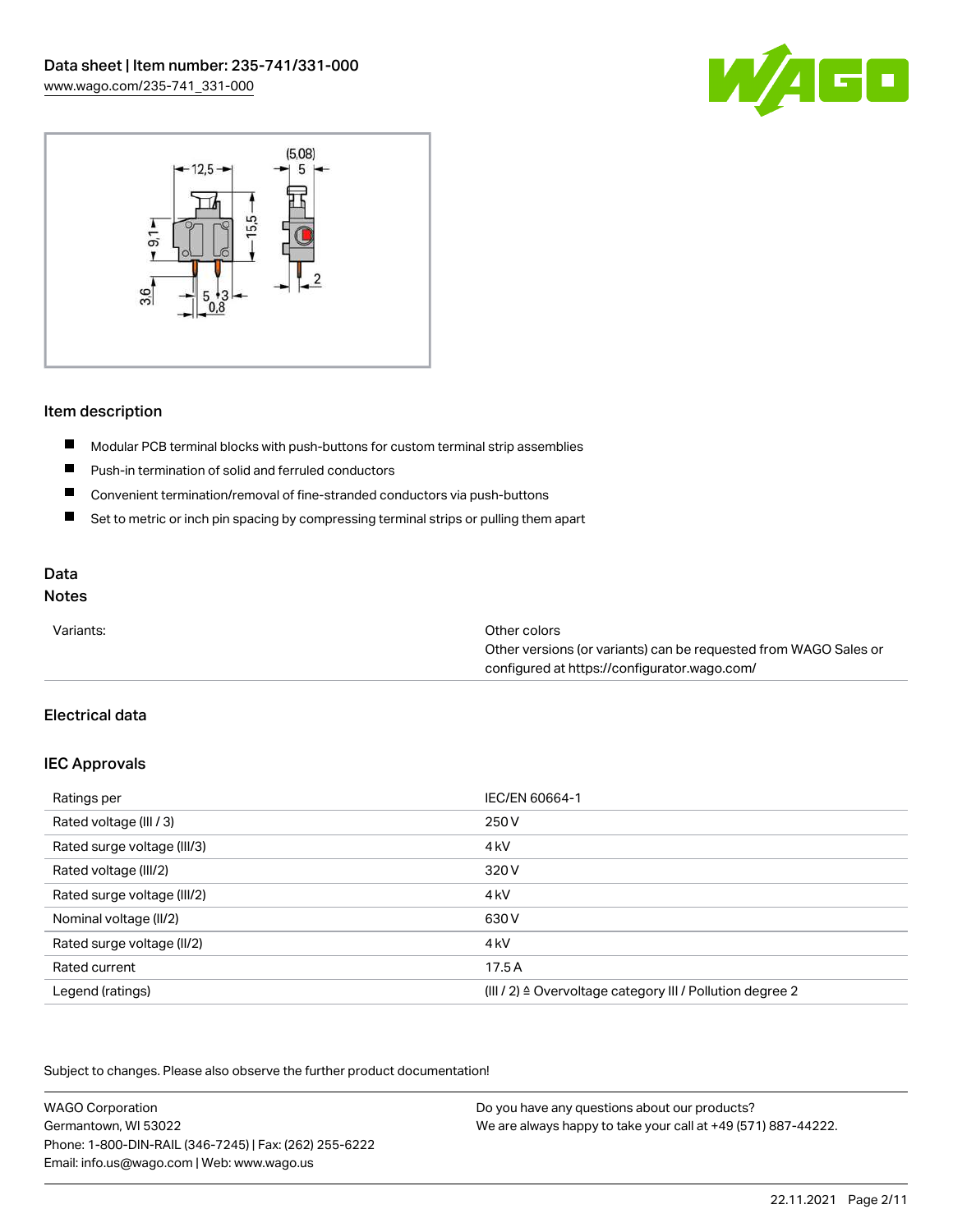

## UL Approvals

| Approvals per                  | UL 1059 |
|--------------------------------|---------|
| Rated voltage UL (Use Group B) | 300 V   |
| Rated current UL (Use Group B) | 10 A    |
| Rated voltage UL (Use Group D) | 300 V   |
| Rated current UL (Use Group D) | 10 A    |

# CSA Approvals

| Approvals per                   | CSA   |
|---------------------------------|-------|
| Rated voltage CSA (Use Group B) | 300 V |
| Rated current CSA (Use Group B) | 15 A  |

### Connection data

| Total number of connection points |  |
|-----------------------------------|--|
| Total number of potentials        |  |
| Number of connection types        |  |
| Number of levels                  |  |

#### Connection 1

#### Connection technology example and the connection of the connection of the connection of the connection of the connection of the connection of the connection of the connection of the connection of the connection of the conn

|                                                   | PUSH-III UAUE ULAIVIP                  |
|---------------------------------------------------|----------------------------------------|
| Actuation type                                    | Push-button                            |
| Solid conductor                                   | $0.21.5$ mm <sup>2</sup> / 20  14 AWG  |
| Fine-stranded conductor                           | $0.751.5$ mm <sup>2</sup> / 20  14 AWG |
| Fine-stranded conductor; with insulated ferrule   | $0.251$ mm <sup>2</sup>                |
| Fine-stranded conductor; with uninsulated ferrule | $0.251$ mm <sup>2</sup>                |
| Strip length                                      | $910$ mm / 0.35  0.39 inch             |
| Conductor connection direction to PCB             | 0°                                     |
| Number of poles                                   |                                        |

## Physical data

| Pin spacing             | 5/5.08 mm / 0.197/0.2 inch |
|-------------------------|----------------------------|
| Width                   | 6.5 mm / 0.256 inch        |
| Height                  | 19.1 mm / 0.752 inch       |
| Height from the surface | 15.5 mm / 0.61 inch        |
| Depth                   | 12.5 mm / 0.492 inch       |

Subject to changes. Please also observe the further product documentation!

| <b>WAGO Corporation</b>                                | Do you have any questions about our products?                 |
|--------------------------------------------------------|---------------------------------------------------------------|
| Germantown, WI 53022                                   | We are always happy to take your call at +49 (571) 887-44222. |
| Phone: 1-800-DIN-RAIL (346-7245)   Fax: (262) 255-6222 |                                                               |
| Email: info.us@wago.com   Web: www.wago.us             |                                                               |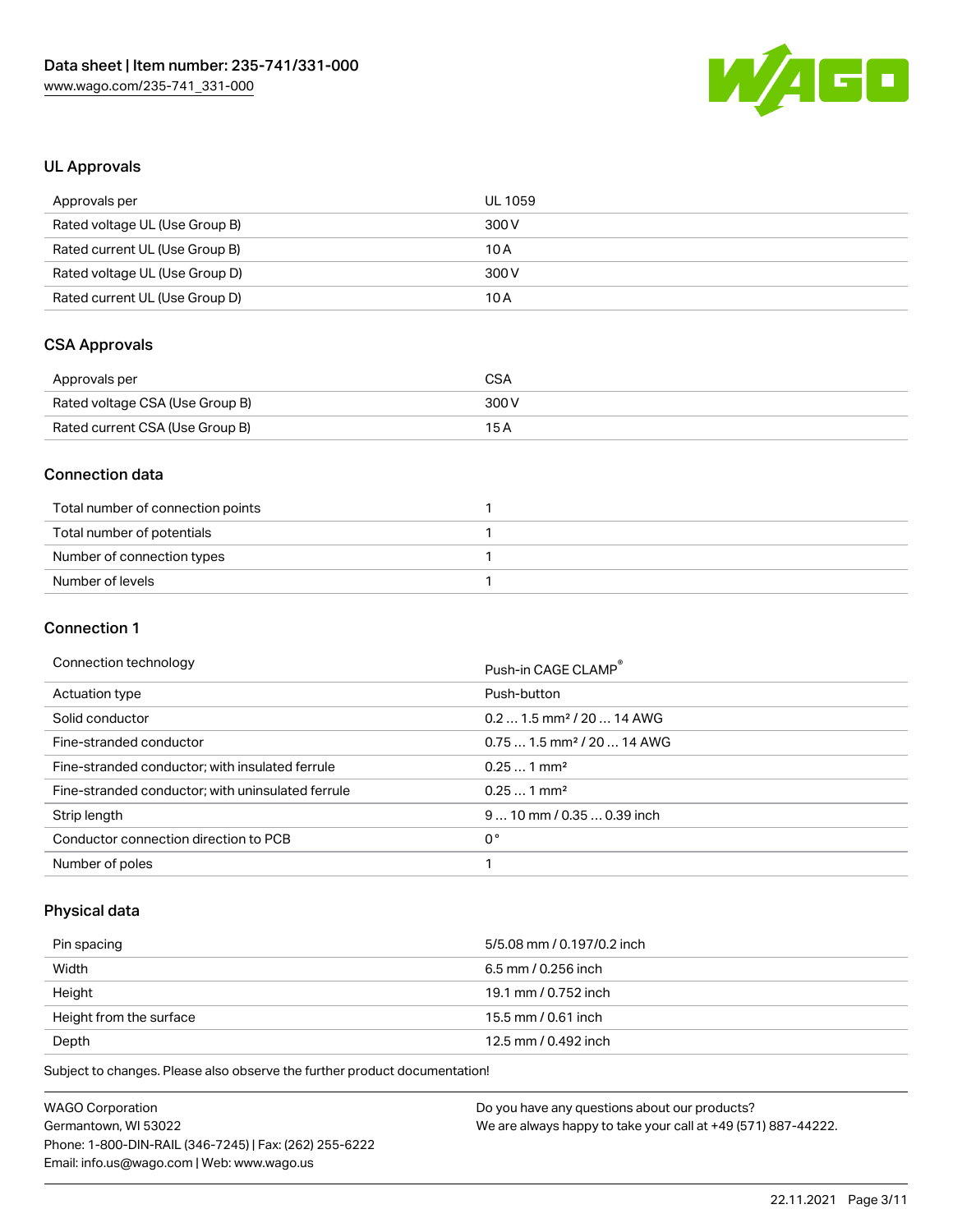[www.wago.com/235-741\\_331-000](http://www.wago.com/235-741_331-000)



| Solder pin length                    | $3.6 \,\mathrm{mm}$ |
|--------------------------------------|---------------------|
| Solder pin dimensions                | $0.4 \times 0.8$ mm |
| Drilled hole diameter with tolerance | $1^{(+0.1)}$ mm     |

## PCB contact

| PCB Contact                         | THT                                 |
|-------------------------------------|-------------------------------------|
| Solder pin arrangement              | within the terminal block (in-line) |
| Number of solder pins per potential |                                     |

### Material data

| Color                       | yellow                                  |
|-----------------------------|-----------------------------------------|
| Material group              |                                         |
| Insulation material         | Polyamide (PA66)                        |
| Flammability class per UL94 | V <sub>0</sub>                          |
| Clamping spring material    | Chrome nickel spring steel (CrNi)       |
| Contact material            | Electrolytic copper ( $E_{\text{Cu}}$ ) |
| Contact plating             | tin-plated                              |
| Fire load                   | $0.013$ MJ                              |
| Weight                      | 0.7 <sub>g</sub>                        |

#### Environmental requirements

## Commercial data

| Product Group         | 4 (Printed Circuit) |
|-----------------------|---------------------|
| PU (SPU)              | 800 (100) Stück     |
| Packaging type        | box                 |
| Country of origin     | <b>CN</b>           |
| <b>GTIN</b>           | 4044918657310       |
| Customs tariff number | 85369010000         |

## Approvals / Certificates

Country specific Approvals

| Logo | Approval | <b>Additional Approval Text</b> | Certificate<br>name |
|------|----------|---------------------------------|---------------------|
|      | CCA      | EN 60947                        | 2149549.02          |

Subject to changes. Please also observe the further product documentation!

| WAGO Corporation                                       | Do you have any questions about our products?                 |
|--------------------------------------------------------|---------------------------------------------------------------|
| Germantown, WI 53022                                   | We are always happy to take your call at +49 (571) 887-44222. |
| Phone: 1-800-DIN-RAIL (346-7245)   Fax: (262) 255-6222 |                                                               |
| Email: info.us@wago.com   Web: www.wago.us             |                                                               |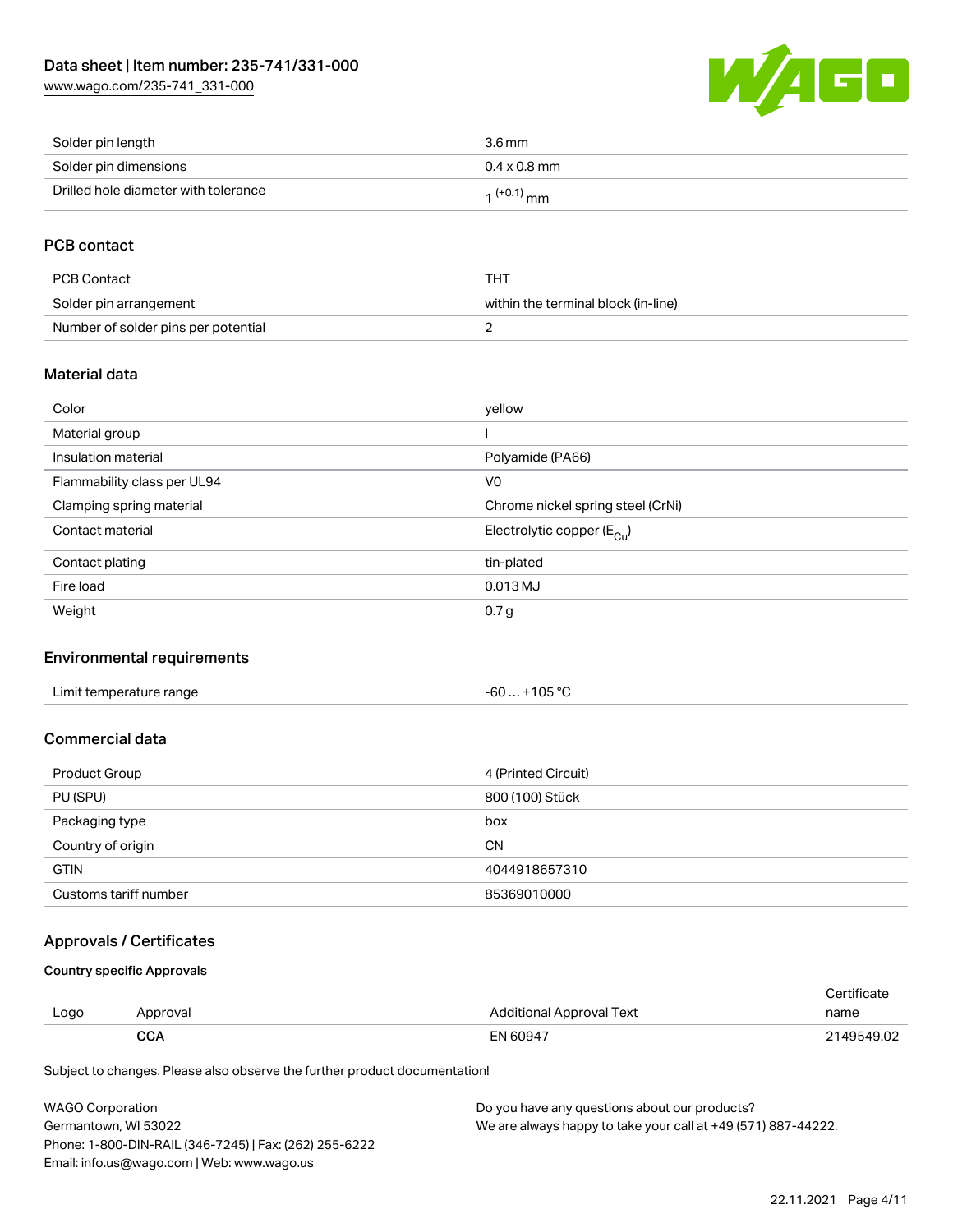

DEKRA Certification B.V. KEMA

| <b>CCA</b>                            | EN 60947-7-4 | NTR NL-           |
|---------------------------------------|--------------|-------------------|
| DEKRA Certification B.V.              |              | 7774              |
| <b>CCA</b>                            | EN 60947     | NTR NL-           |
| DEKRA Certification B.V.              |              | 7144              |
| <b>CCA</b>                            | EN 60998     | NTR <sub>NL</sub> |
| DEKRA Certification B.V.              |              | 6919              |
| <b>VDE</b>                            | EN 60947     | 40029328          |
| VDE Prüf- und Zertifizierungsinstitut |              |                   |

| Logo                      | Approval                           | <b>Additional Approval Text</b> | Certificate<br>name               |
|---------------------------|------------------------------------|---------------------------------|-----------------------------------|
| <b>ABS</b><br><b>ROVE</b> | ABS<br>American Bureau of Shipping | $\overline{\phantom{0}}$        | $19-$<br>HG1869876-<br><b>PDA</b> |

#### Required accessories

| Mounting           |                                             |                      |
|--------------------|---------------------------------------------|----------------------|
| Intermediate plate |                                             |                      |
|                    | Item no.: 235-701                           |                      |
|                    | Spacer; for doubling the pin spacing; gray  | www.wago.com/235-701 |
| End plates         |                                             |                      |
| End plate          |                                             |                      |
|                    | Item no.: 235-850                           |                      |
|                    | End plate; snap-fit type; 1 mm thick; white | www.wago.com/235-850 |
|                    | Item no.: 235-800                           |                      |
|                    | End plate; snap-fit type; 1 mm thick; red   | www.wago.com/235-800 |
|                    | Item no.: 235-100                           |                      |

Subject to changes. Please also observe the further product documentation!

WAGO Corporation Germantown, WI 53022 Phone: 1-800-DIN-RAIL (346-7245) | Fax: (262) 255-6222 Email: info.us@wago.com | Web: www.wago.us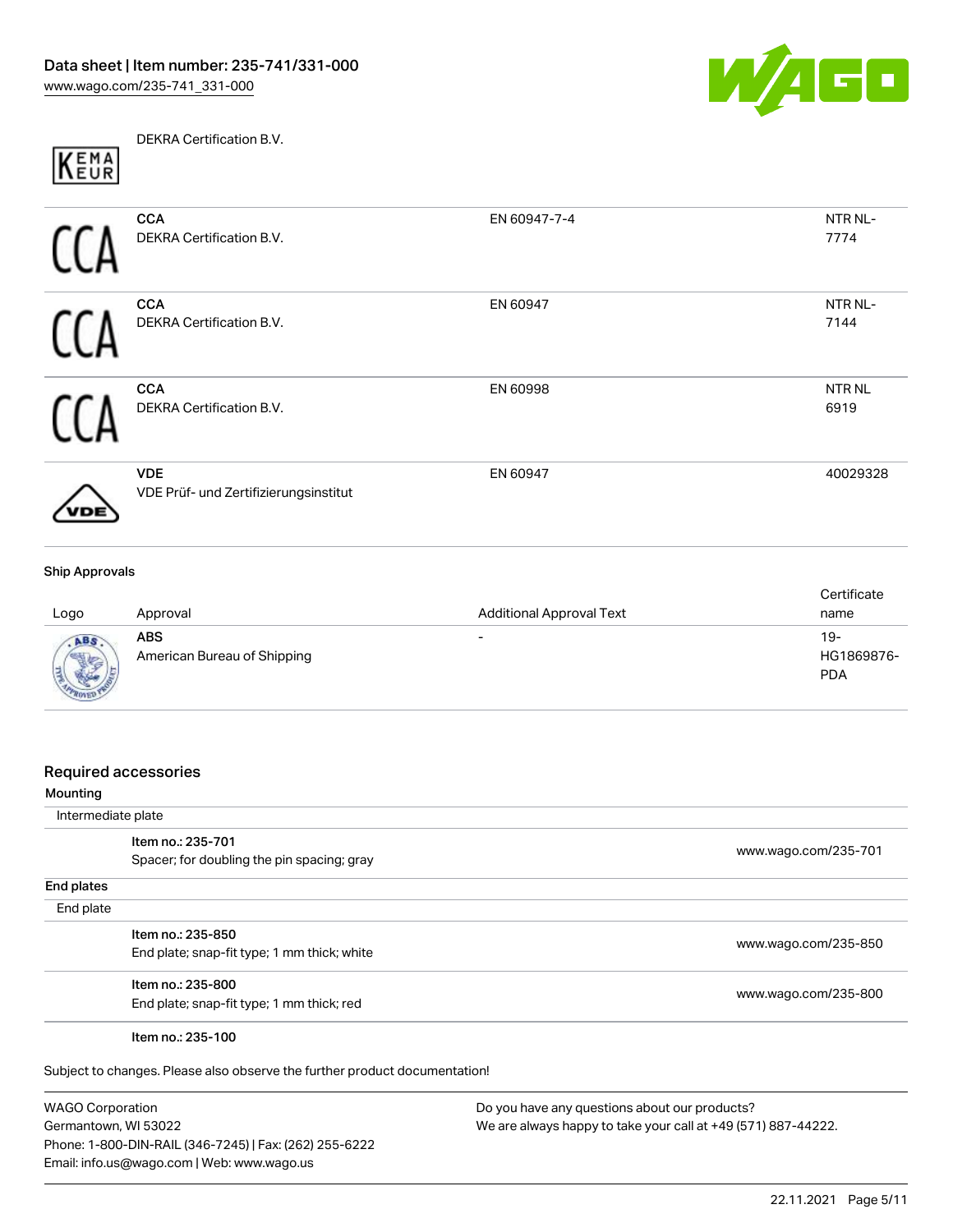

End plate; snap-fit type; 1 mm thick; gray [www.wago.com/235-100](http://www.wago.com/235-100)

| Item no.: 235-500                                 | www.wago.com/235-500 |
|---------------------------------------------------|----------------------|
| End plate; snap-fit type; 1 mm thick; black       |                      |
| Item no.: 235-650                                 | www.wago.com/235-650 |
| End plate; snap-fit type; 1 mm thick; violet      |                      |
| Item no.: 235-600                                 |                      |
| End plate; snap-fit type; 1 mm thick; orange      | www.wago.com/235-600 |
| Item no.: 235-700                                 |                      |
| End plate; snap-fit type; 1 mm thick; light green | www.wago.com/235-700 |
| Item no.: 235-550                                 |                      |
| End plate; snap-fit type; 1 mm thick; yellow      | www.wago.com/235-550 |
| Item no.: 235-200                                 |                      |
| End plate; snap-fit type; 1 mm thick; dark gray   | www.wago.com/235-200 |
| Item no.: 235-400                                 |                      |
| End plate; snap-fit type; 1 mm thick; blue        | www.wago.com/235-400 |
| Item no.: 235-300                                 | www.wago.com/235-300 |
| End plate; snap-fit type; 1 mm thick; light gray  |                      |
|                                                   |                      |

### Optional accessories

#### Tools

| Operating tool  |                                                                                                                  |                      |  |
|-----------------|------------------------------------------------------------------------------------------------------------------|----------------------|--|
|                 | Item no.: 210-657<br>Operating tool; Blade: 3.5 x 0.5 mm; with a partially insulated shaft; short; multicoloured | www.wago.com/210-657 |  |
|                 | Item no.: 210-720<br>Operating tool; Blade: 3.5 x 0.5 mm; with a partially insulated shaft; multicoloured        | www.wago.com/210-720 |  |
| <b>Ferrules</b> |                                                                                                                  |                      |  |
| Ferrule         |                                                                                                                  |                      |  |
|                 | Item no.: 216-101                                                                                                |                      |  |
|                 | Ferrule; Sleeve for 0.5 mm <sup>2</sup> / AWG 22; uninsulated; electro-tin plated; silver-colored                | www.wago.com/216-101 |  |
|                 | Item no.: 216-102                                                                                                |                      |  |
|                 | Ferrule; Sleeve for 0.75 mm <sup>2</sup> / AWG 20; uninsulated; electro-tin plated; silver-colored               | www.wago.com/216-102 |  |
|                 | Item no.: 216-103                                                                                                |                      |  |
|                 | Ferrule; Sleeve for 1 mm <sup>2</sup> / AWG 18; uninsulated; electro-tin plated                                  | www.wago.com/216-103 |  |
|                 | Item no.: 216-123                                                                                                |                      |  |
|                 | Ferrule; Sleeve for 1 mm <sup>2</sup> / AWG 18; uninsulated; electro-tin plated; silver-colored                  | www.wago.com/216-123 |  |
|                 | Item no.: 216-122                                                                                                | www.wago.com/216-122 |  |

WAGO Corporation Germantown, WI 53022 Phone: 1-800-DIN-RAIL (346-7245) | Fax: (262) 255-6222 Email: info.us@wago.com | Web: www.wago.us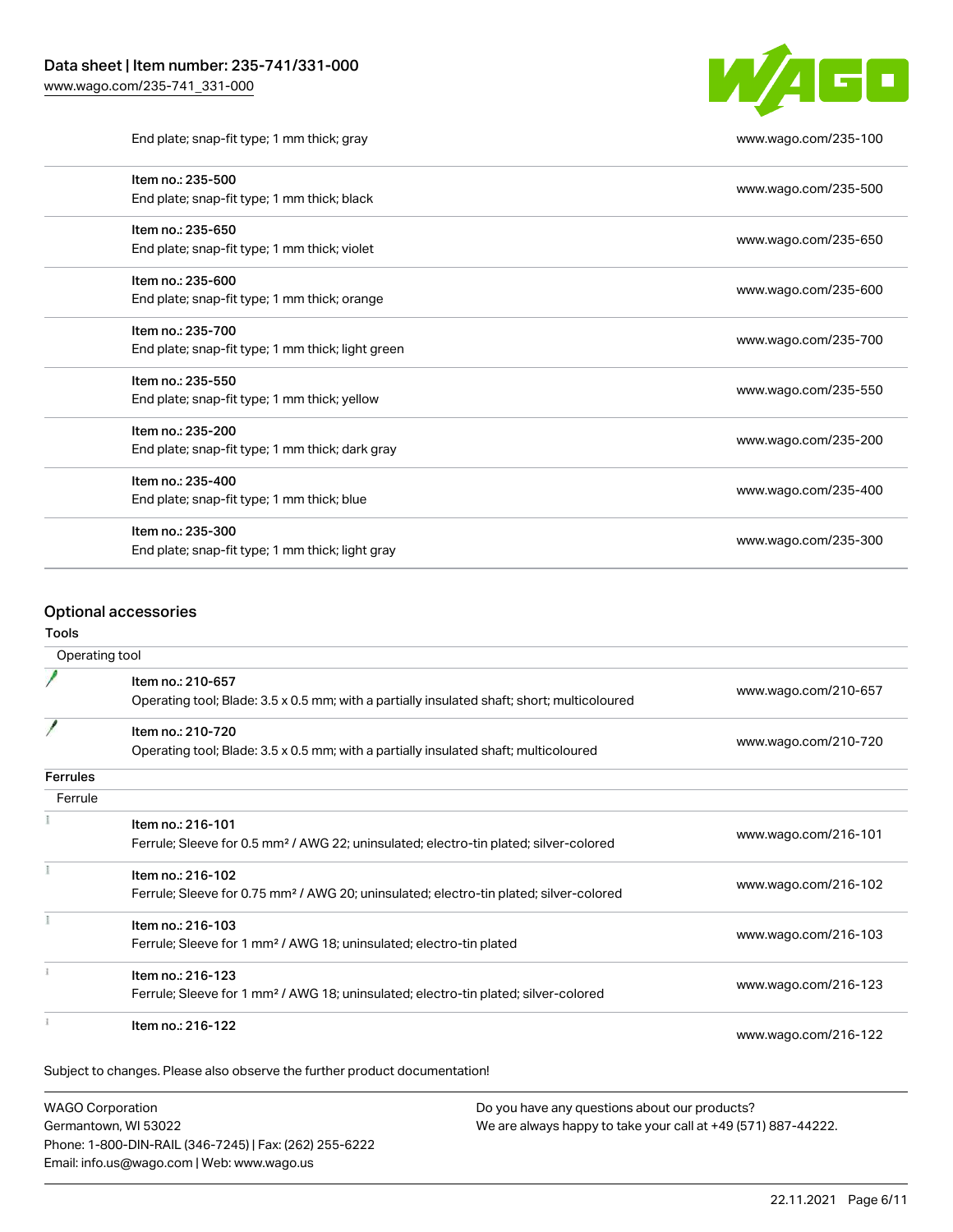## Data sheet | Item number: 235-741/331-000

[www.wago.com/235-741\\_331-000](http://www.wago.com/235-741_331-000)



| Ferrule; Sleeve for 0.75 mm <sup>2</sup> / AWG 20; uninsulated; electro-tin plated; silver-colored                                                                                     |                      |
|----------------------------------------------------------------------------------------------------------------------------------------------------------------------------------------|----------------------|
| Item no.: 216-142<br>Ferrule; Sleeve for 0.75 mm <sup>2</sup> / 18 AWG; uninsulated; electro-tin plated; electrolytic copper; gastight<br>crimped; acc. to DIN 46228, Part 1/08.92     | www.wago.com/216-142 |
| Item no.: 216-132<br>Ferrule; Sleeve for 0.34 mm <sup>2</sup> / AWG 24; uninsulated; electro-tin plated                                                                                | www.wago.com/216-132 |
| Item no.: 216-121<br>Ferrule; Sleeve for 0.5 mm <sup>2</sup> / AWG 22; uninsulated; electro-tin plated; silver-colored                                                                 | www.wago.com/216-121 |
| Item no.: 216-143<br>Ferrule; Sleeve for 1 mm <sup>2</sup> / AWG 18; uninsulated; electro-tin plated; electrolytic copper; gastight<br>crimped; acc. to DIN 46228, Part 1/08.92        | www.wago.com/216-143 |
| Item no.: 216-131<br>Ferrule; Sleeve for 0.25 mm <sup>2</sup> / AWG 24; uninsulated; electro-tin plated; silver-colored                                                                | www.wago.com/216-131 |
| Item no.: 216-141<br>Ferrule; Sleeve for 0.5 mm <sup>2</sup> / 20 AWG; uninsulated; electro-tin plated; electrolytic copper; gastight<br>crimped; acc. to DIN 46228, Part 1/08.92      | www.wago.com/216-141 |
| Item no.: 216-152<br>Ferrule; Sleeve for 0.34 mm <sup>2</sup> / AWG 24; uninsulated; electro-tin plated                                                                                | www.wago.com/216-152 |
| Item no.: 216-203<br>Ferrule; Sleeve for 1 mm <sup>2</sup> / AWG 18; insulated; electro-tin plated; red                                                                                | www.wago.com/216-203 |
| Item no.: 216-202<br>Ferrule; Sleeve for 0.75 mm <sup>2</sup> / 18 AWG; insulated; electro-tin plated; gray                                                                            | www.wago.com/216-202 |
| Item no.: 216-151<br>Ferrule; Sleeve for 0.25 mm <sup>2</sup> / AWG 24; uninsulated; electro-tin plated                                                                                | www.wago.com/216-151 |
| Item no.: 216-201<br>Ferrule; Sleeve for 0.5 mm <sup>2</sup> / 20 AWG; insulated; electro-tin plated; white                                                                            | www.wago.com/216-201 |
| Item no.: 216-223<br>Ferrule; Sleeve for 1 mm <sup>2</sup> / AWG 18; insulated; electro-tin plated; red                                                                                | www.wago.com/216-223 |
| Item no.: 216-241<br>Ferrule; Sleeve for 0.5 mm <sup>2</sup> / 20 AWG; insulated; electro-tin plated; electrolytic copper; gastight<br>crimped; acc. to DIN 46228, Part 4/09.90; white | www.wago.com/216-241 |
| Item no.: 216-242<br>Ferrule; Sleeve for 0.75 mm <sup>2</sup> / 18 AWG; insulated; electro-tin plated; electrolytic copper; gastight<br>crimped; acc. to DIN 46228, Part 4/09.90; gray | www.wago.com/216-242 |
| Item no.: 216-222<br>Ferrule; Sleeve for 0.75 mm <sup>2</sup> / 18 AWG; insulated; electro-tin plated; gray                                                                            | www.wago.com/216-222 |
| Item no.: 216-221<br>Ferrule; Sleeve for 0.5 mm <sup>2</sup> / 20 AWG; insulated; electro-tin plated; white                                                                            | www.wago.com/216-221 |
| Item no.: 216-224<br>Ferrule; Sleeve for 1.5 mm <sup>2</sup> / AWG 16; insulated; electro-tin plated; black                                                                            | www.wago.com/216-224 |

Subject to changes. Please also observe the further product documentation!

WAGO Corporation Germantown, WI 53022 Phone: 1-800-DIN-RAIL (346-7245) | Fax: (262) 255-6222 Email: info.us@wago.com | Web: www.wago.us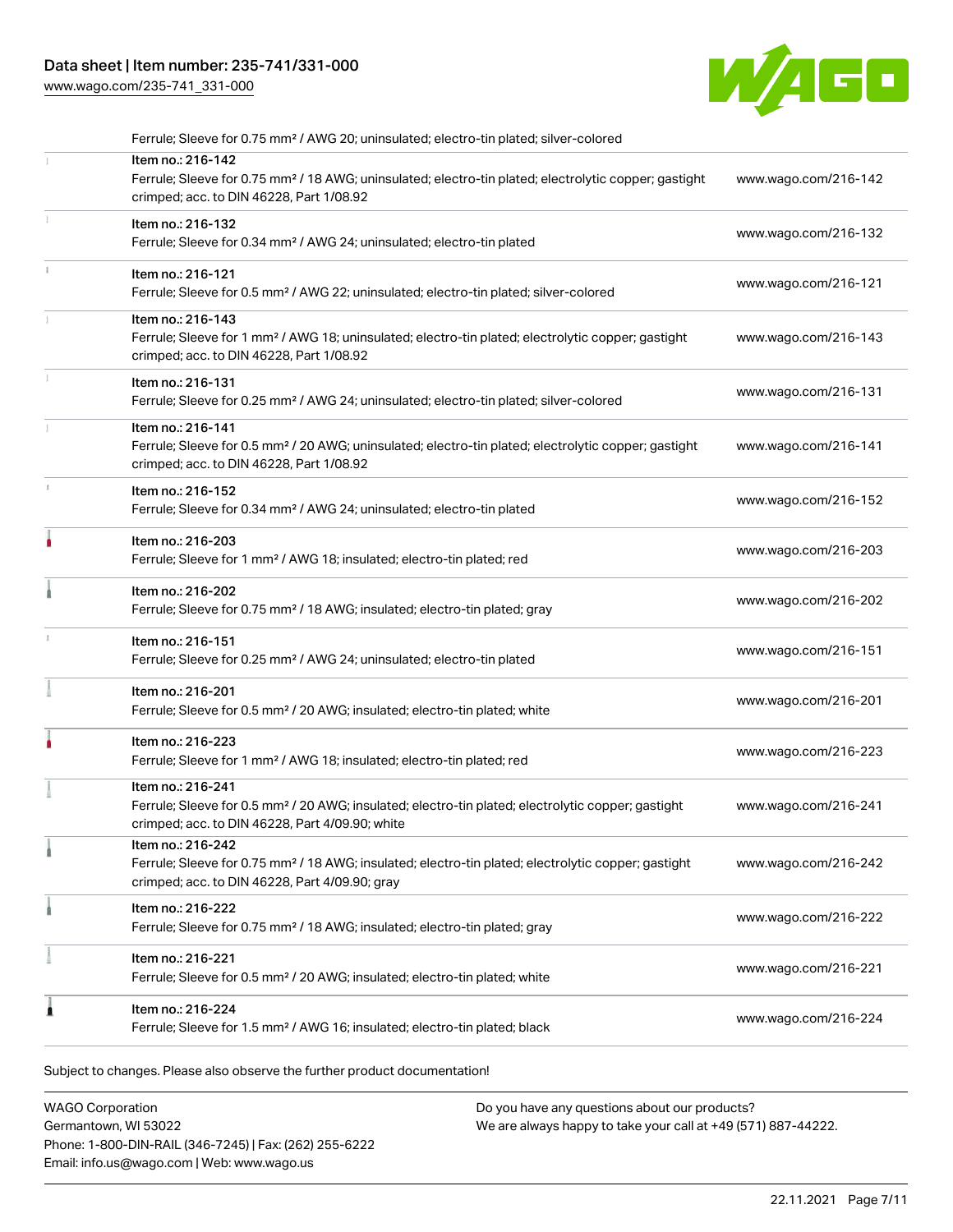[www.wago.com/235-741\\_331-000](http://www.wago.com/235-741_331-000)



|                     | Item no.: 216-243<br>Ferrule; Sleeve for 1 mm <sup>2</sup> / AWG 18; insulated; electro-tin plated; electrolytic copper; gastight crimped;<br>acc. to DIN 46228, Part 4/09.90; red                      | www.wago.com/216-243             |
|---------------------|---------------------------------------------------------------------------------------------------------------------------------------------------------------------------------------------------------|----------------------------------|
| ۸                   | Item no.: 216-263<br>Ferrule; Sleeve for 1 mm <sup>2</sup> / AWG 18; insulated; electro-tin plated; electrolytic copper; gastight crimped; www.wago.com/216-263<br>acc. to DIN 46228, Part 4/09.90; red |                                  |
|                     | Item no.: 216-262<br>Ferrule; Sleeve for 0.75 mm <sup>2</sup> / 18 AWG; insulated; electro-tin plated; electrolytic copper; gastight<br>crimped; acc. to DIN 46228, Part 4/09.90; gray                  | www.wago.com/216-262             |
|                     | Item no.: 216-301<br>Ferrule; Sleeve for 0.25 mm <sup>2</sup> / AWG 24; insulated; electro-tin plated; yellow                                                                                           | www.wago.com/216-301             |
|                     | Item no.: 216-321<br>Ferrule; Sleeve for 0.25 mm <sup>2</sup> / AWG 24; insulated; electro-tin plated; yellow                                                                                           | www.wago.com/216-321             |
| ì                   | Item no.: 216-322<br>Ferrule; Sleeve for 0.34 mm <sup>2</sup> / 22 AWG; insulated; electro-tin plated; green                                                                                            | www.wago.com/216-322             |
|                     | Item no.: 216-302<br>Ferrule; Sleeve for 0.34 mm <sup>2</sup> / 22 AWG; insulated; electro-tin plated; light turquoise                                                                                  | www.wago.com/216-302             |
| Marking accessories |                                                                                                                                                                                                         |                                  |
| Marking strip       |                                                                                                                                                                                                         |                                  |
|                     | Item no.: 210-332/500-202<br>Marking strips; as a DIN A4 sheet; MARKED; 1-16 (160x); Height of marker strip: 3 mm; Strip length 182<br>mm; Horizontal marking; Self-adhesive; white                     | www.wago.com/210-332<br>/500-202 |
|                     | Item no.: 210-332/500-206<br>Marking strips; as a DIN A4 sheet; MARKED; 33-48 (160x); Height of marker strip: 3 mm; Strip length<br>182 mm; Horizontal marking; Self-adhesive; white                    | www.wago.com/210-332<br>/500-206 |
|                     | Item no.: 210-332/500-205<br>Marking strips; as a DIN A4 sheet; MARKED; 1-32 (80x); Height of marker strip: 3 mm; Strip length 182<br>mm; Horizontal marking; Self-adhesive; white                      | www.wago.com/210-332<br>/500-205 |
|                     | Item no.: 210-332/500-204<br>Marking strips; as a DIN A4 sheet; MARKED; 17-32 (160x); Height of marker strip: 3 mm; Strip length<br>182 mm; Horizontal marking; Self-adhesive; white                    | www.wago.com/210-332<br>/500-204 |
|                     |                                                                                                                                                                                                         |                                  |

# Downloads

#### Documentation

| <b>Additional Information</b> |            |                 |          |
|-------------------------------|------------|-----------------|----------|
| Technical explanations        | 2019 Apr 3 | pdf<br>2.0 MB   | Download |
|                               |            | pdf<br>125.0 kB | Download |

Subject to changes. Please also observe the further product documentation!

WAGO Corporation Germantown, WI 53022 Phone: 1-800-DIN-RAIL (346-7245) | Fax: (262) 255-6222 Email: info.us@wago.com | Web: www.wago.us Do you have any questions about our products? We are always happy to take your call at +49 (571) 887-44222.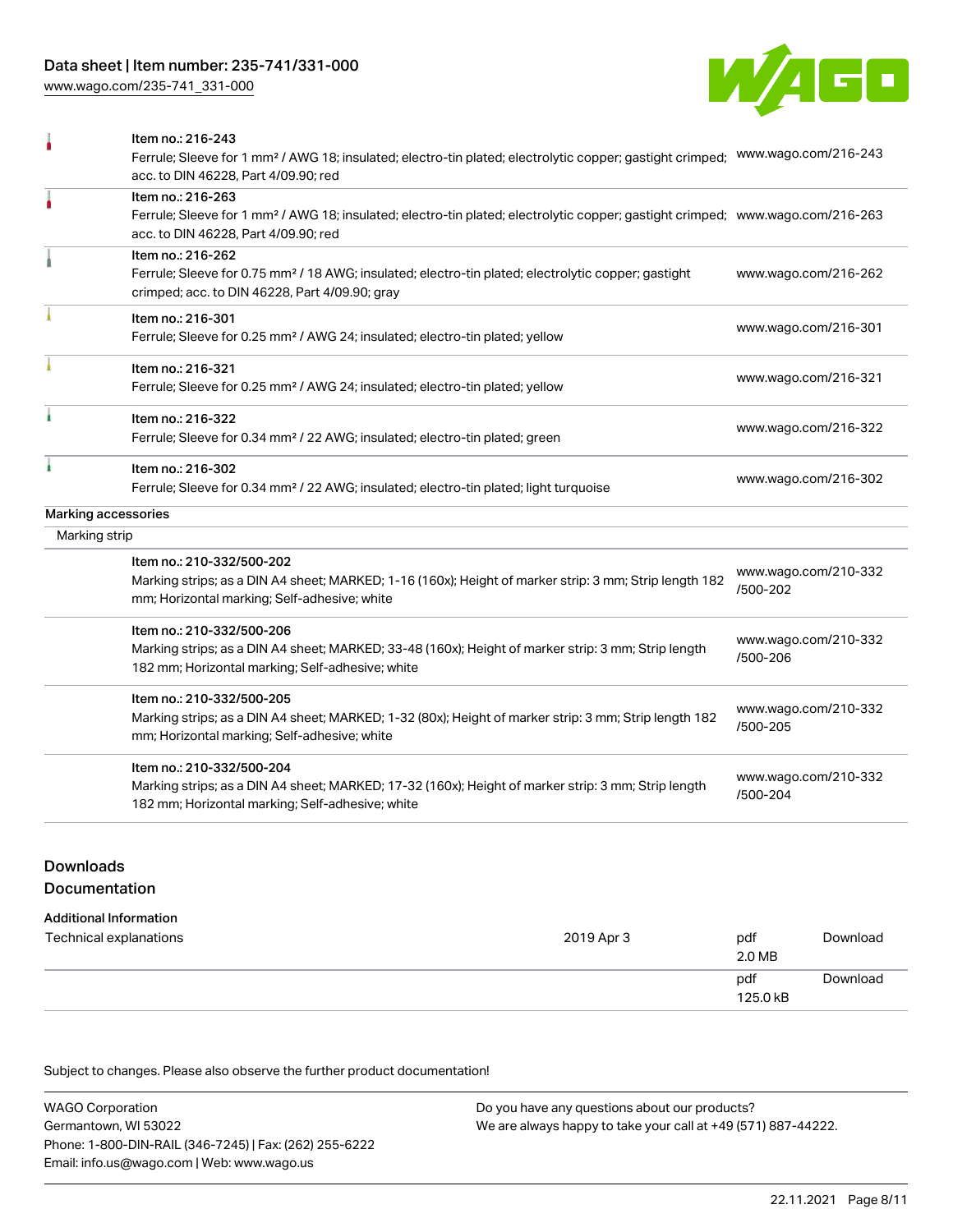## CAD files

# CAD data

| 2D/3D Models 235-741/331-000                                                                                                                                           | <b>URL</b> | Download |
|------------------------------------------------------------------------------------------------------------------------------------------------------------------------|------------|----------|
| <b>CAE</b> data                                                                                                                                                        |            |          |
| EPLAN Data Portal 235-741/331-000                                                                                                                                      | <b>URL</b> | Download |
| ZUKEN Portal 235-741/331-000                                                                                                                                           | <b>URL</b> | Download |
| EPLAN Data Portal 235-741/331-000                                                                                                                                      | <b>URL</b> | Download |
| PCB Design                                                                                                                                                             |            |          |
| Symbol and Footprint 235-741/331-000                                                                                                                                   | <b>URL</b> | Download |
| CAx data for your PCB design, consisting of "schematic symbols and PCB footprints",<br>allow easy integration of the WAGO component into your development environment. |            |          |
| Supported formats:                                                                                                                                                     |            |          |
| ш<br>Accel EDA 14 & 15                                                                                                                                                 |            |          |
| Altium 6 to current version                                                                                                                                            |            |          |
| Cadence Allegro                                                                                                                                                        |            |          |
| DesignSpark                                                                                                                                                            |            |          |
| Eagle Libraries                                                                                                                                                        |            |          |
| KiCad                                                                                                                                                                  |            |          |
| <b>Mentor Graphics BoardStation</b>                                                                                                                                    |            |          |
| Mentor Graphics Design Architect                                                                                                                                       |            |          |
| ш<br>Mentor Graphics Design Expedition 99 and 2000                                                                                                                     |            |          |
| OrCAD 9.X PCB and Capture<br>ш                                                                                                                                         |            |          |
| PADS PowerPCB 3, 3.5, 4.X, and 5.X                                                                                                                                     |            |          |
| PADS PowerPCB and PowerLogic 3.0<br>ш                                                                                                                                  |            |          |
| PCAD 2000, 2001, 2002, 2004, and 2006                                                                                                                                  |            |          |
| Pulsonix 8.5 or newer                                                                                                                                                  |            |          |
| ш<br><b>STL</b>                                                                                                                                                        |            |          |
| 3D STEP                                                                                                                                                                |            |          |
| TARGET 3001!                                                                                                                                                           |            |          |
| View Logic ViewDraw<br>ш                                                                                                                                               |            |          |
| Quadcept                                                                                                                                                               |            |          |

П Zuken CadStar 3 and 4

Subject to changes. Please also observe the further product documentation!

WAGO Corporation Germantown, WI 53022 Phone: 1-800-DIN-RAIL (346-7245) | Fax: (262) 255-6222 Email: info.us@wago.com | Web: www.wago.us

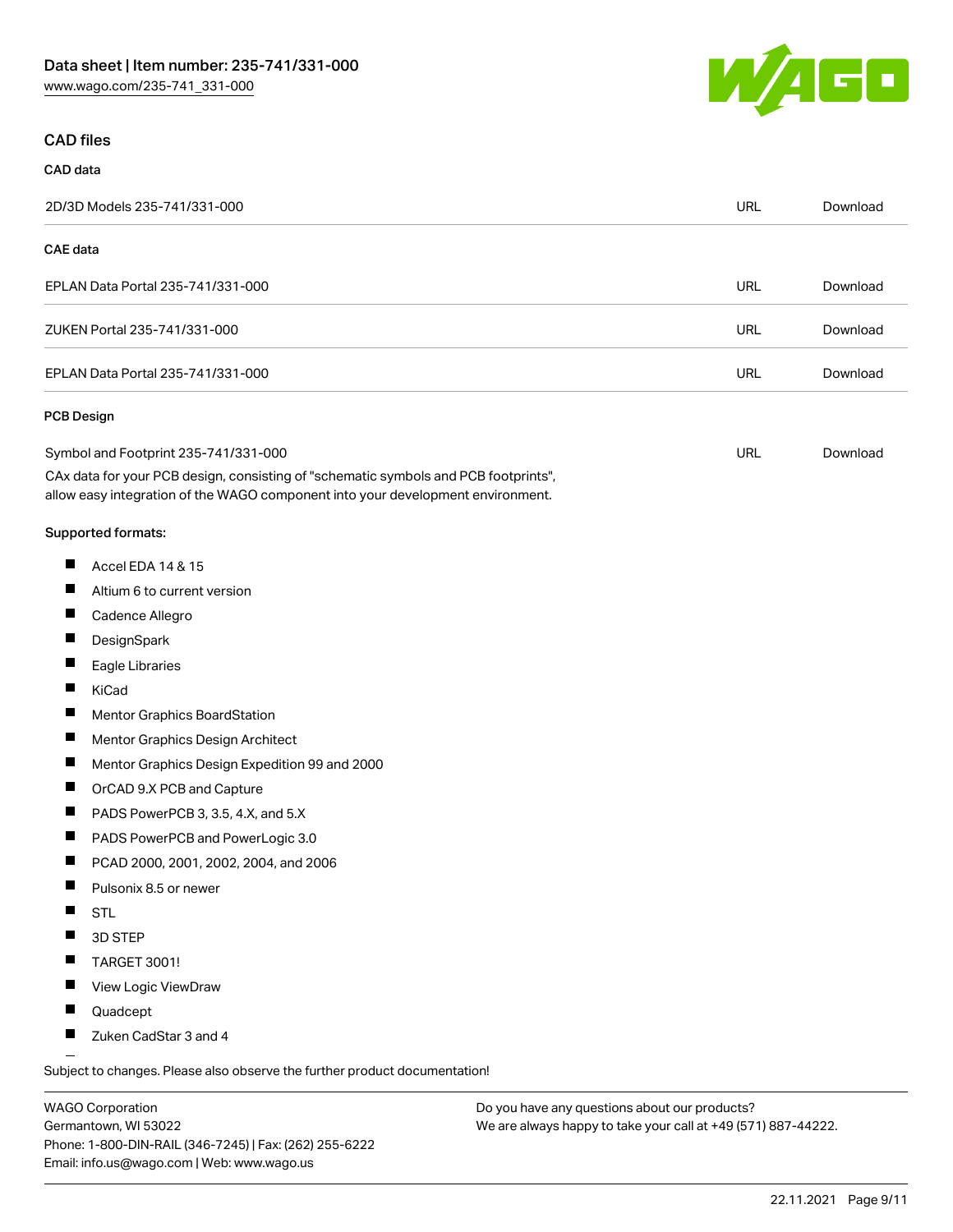$\blacksquare$ Zuken CR-5000 and CR-8000

PCB Component Libraries (EDA), PCB CAD Library Ultra Librarian



#### Environmental Product Compliance

Compliance Search

| Environmental Product Compliance 235-741/331-000                                                                                                                   | URL | Download |
|--------------------------------------------------------------------------------------------------------------------------------------------------------------------|-----|----------|
| Stackable PCB terminal block; push-button; 1.5 mm <sup>2</sup> ; Pin spacing 5/5.08 mm; 1-pole;<br>Push-in CAGE CLAMP <sup>®</sup> ; 1,50 mm <sup>2</sup> ; yellow |     |          |

#### Installation Notes

Conductor termination





Insert/remove fine-stranded conductors with ferrules via push-button.



Insert solid conductors via push-in termination.

Inserting/removing fine-stranded conductors via push-button.

#### Installation



Combining 1- and 2-conductor terminal blocks with different pin spacing.

#### **Testing**

Subject to changes. Please also observe the further product documentation!

WAGO Corporation Germantown, WI 53022 Phone: 1-800-DIN-RAIL (346-7245) | Fax: (262) 255-6222 Email: info.us@wago.com | Web: www.wago.us